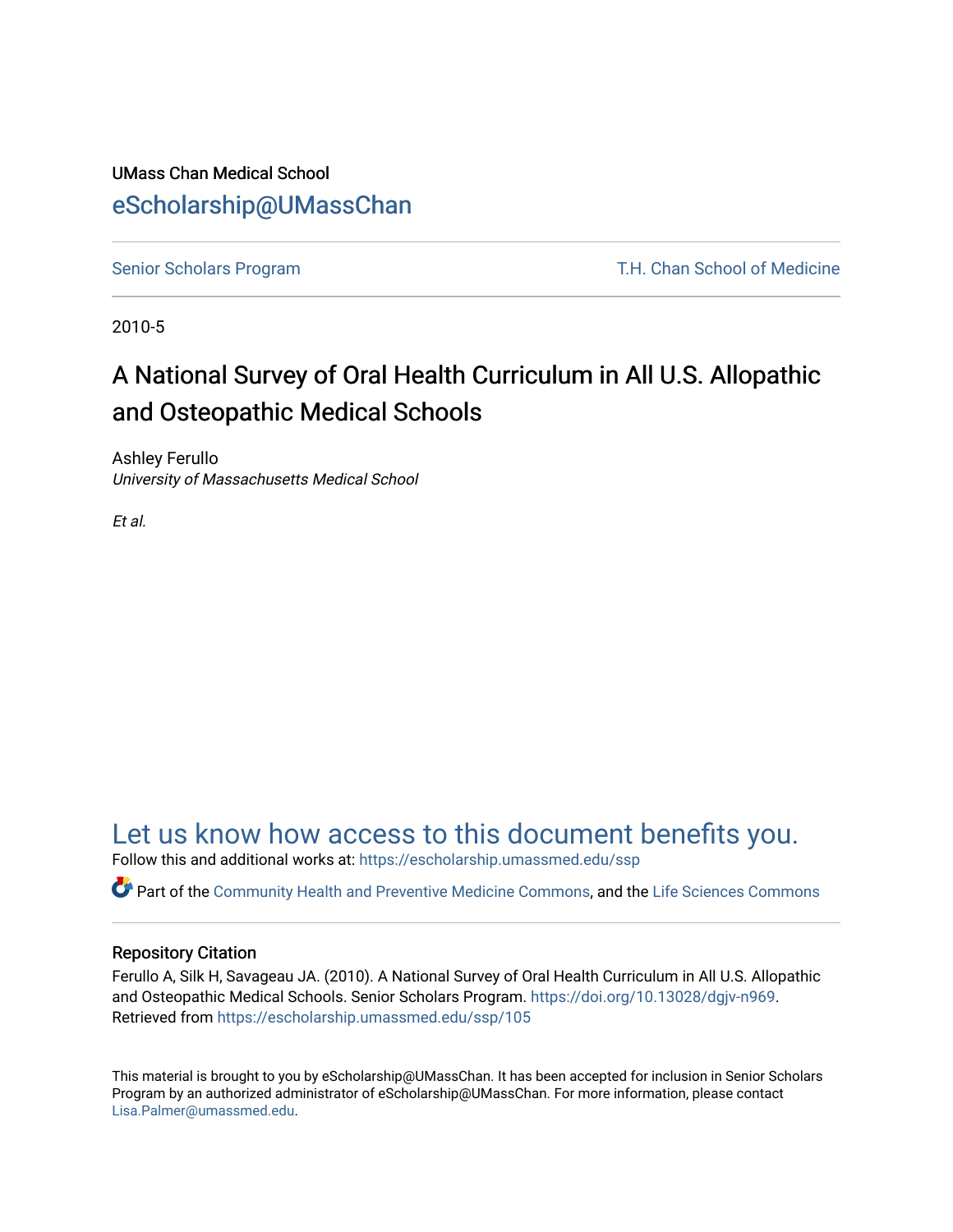

# A National Survey of Oral Health Education in U.S. Allopathic and Osteopathic Schools

Ashley Ferullo, MS-IV Hugh Silk, MD Judith Savageau, MPH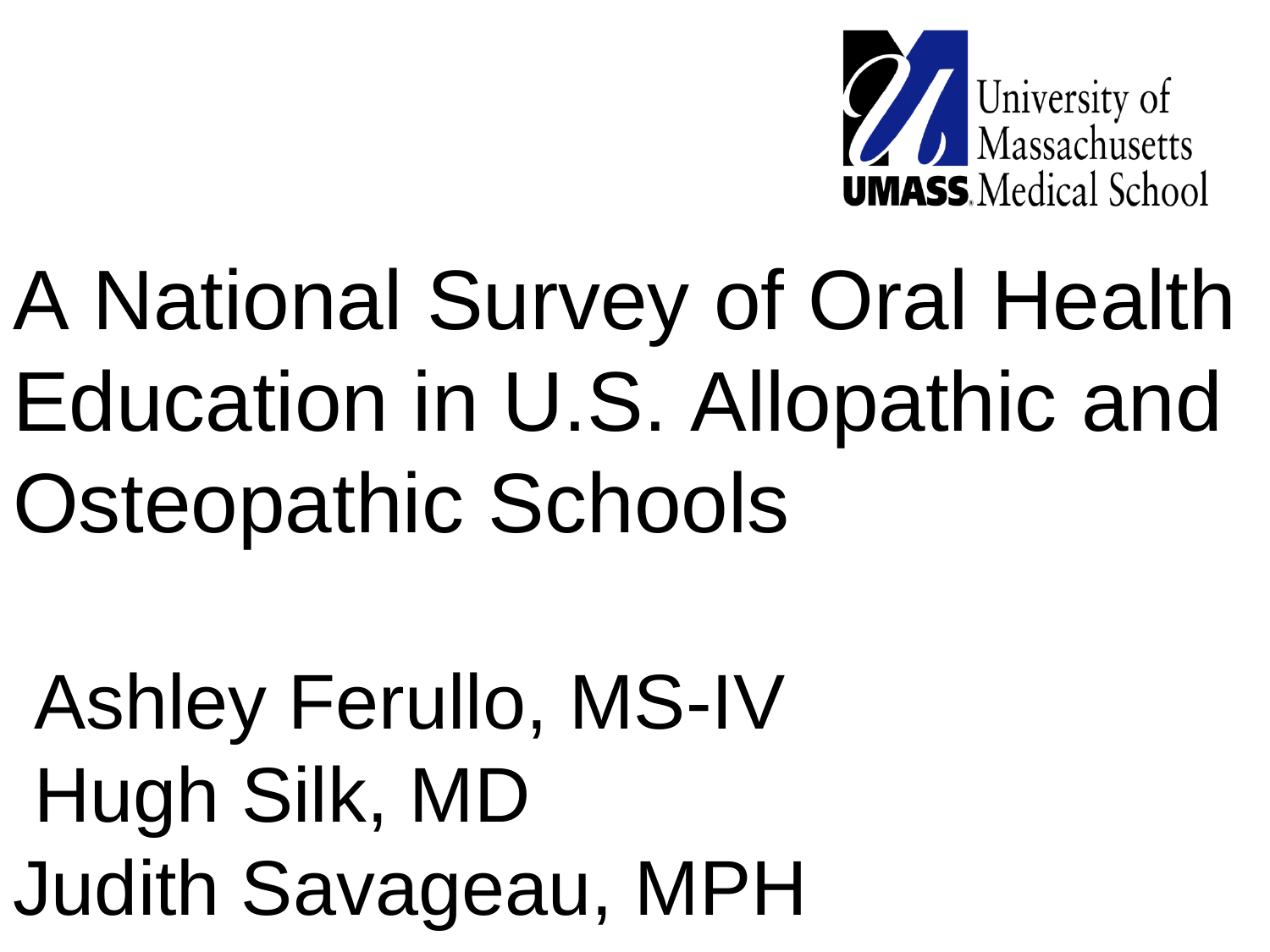## Study Objectives

- To survey U.S. allopathic and osteopathic schools to determine how many schools have an oral health curriculum
- To analyze relationships between oral health awareness in schools and proximity to dental schools/residencies, school location, and school size
- To determine awareness of AAMC Report IX: Oral Health Education for Medical and Dental Students - Recommendations for Oral Health Curriculum
- To determine awareness of developed oral health curricula such as STFM's Smiles for Life
- To determine desire to institute oral health curriculum and/or desire to use developed curricula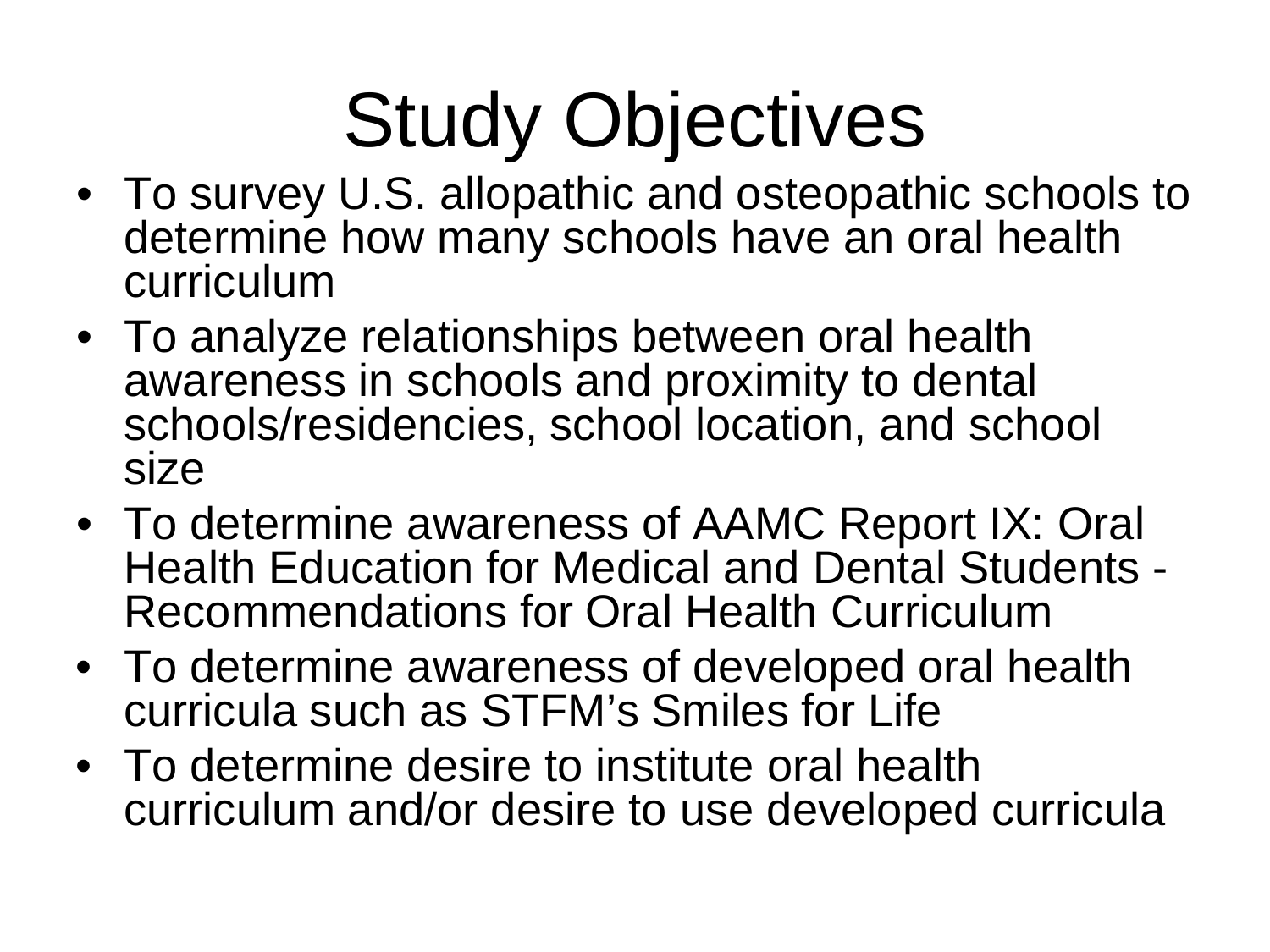## Background

- Oral health is an important component of overall health.
- Caries are the most common disease of early childhood.
- Many systemic diseases, such as diabetes and heart disease, can be made worse by periodontitis.
- **2000,** *Surgeon General Report on Oral Health*  reminded educators, practitioners, and the public that oral diseases and disorders present a systemic burden.
- **2003, the** *National Call to Action to Promote Oral Health* called for revamping health professions education to include oral health to reduce disparities.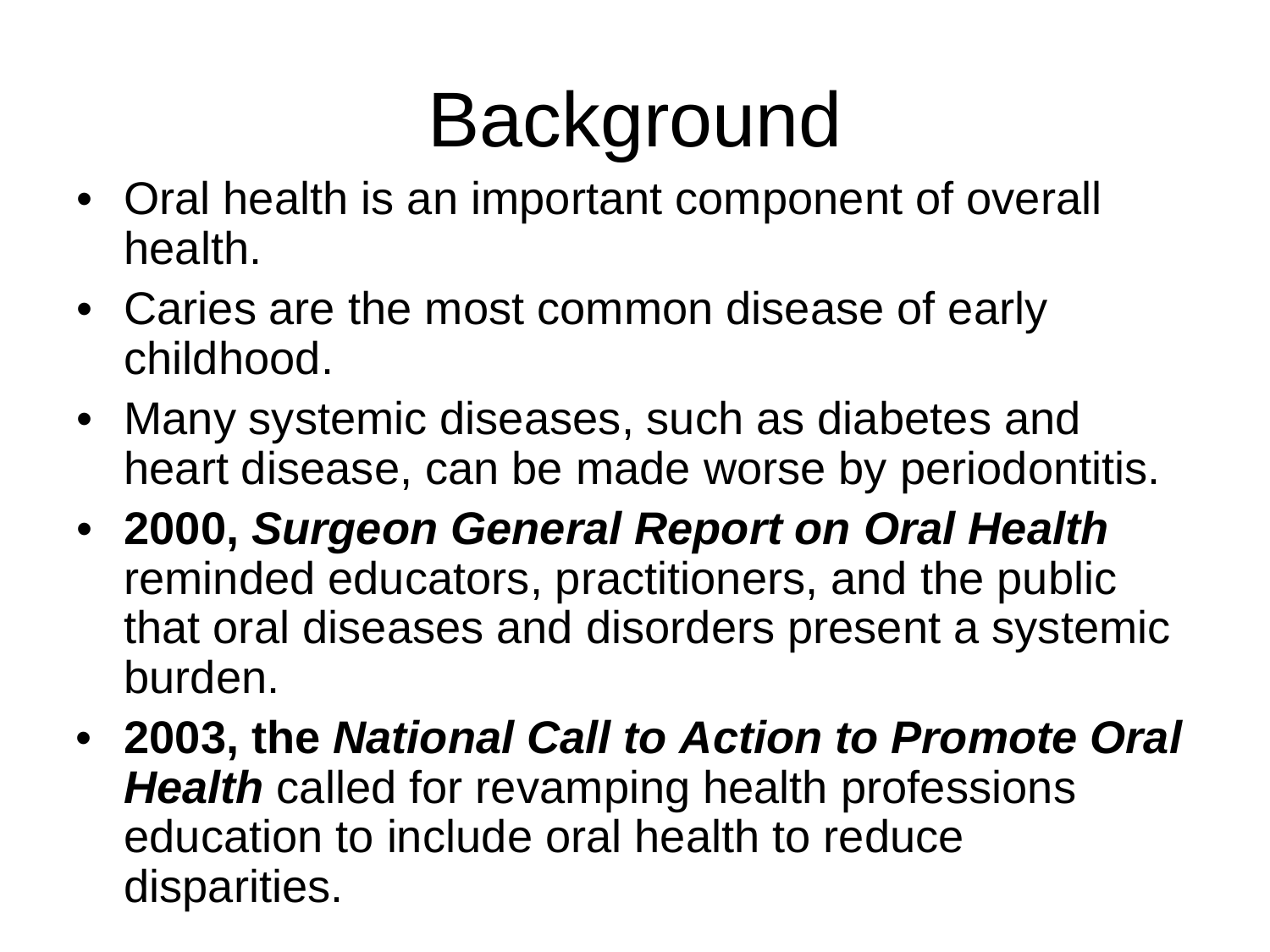### Background

- **2008,** *Association of American Medical Colleges' (AAMC) Medical Schools Objectives Project (MSOP) on Oral Education for Medical Students Report* – Challenges medical schools to have a comprehensive oral health curriculum based on IOM reports.
- A few institutions have published articles on oral health curricula; however, it is unclear to what extent these types of programs are being implemented in the U.S.
- Meanwhile, one study of primary care physicians reveals that 90% believe that oral health is important, yet only 50% had any training in the subject (mostly in residency)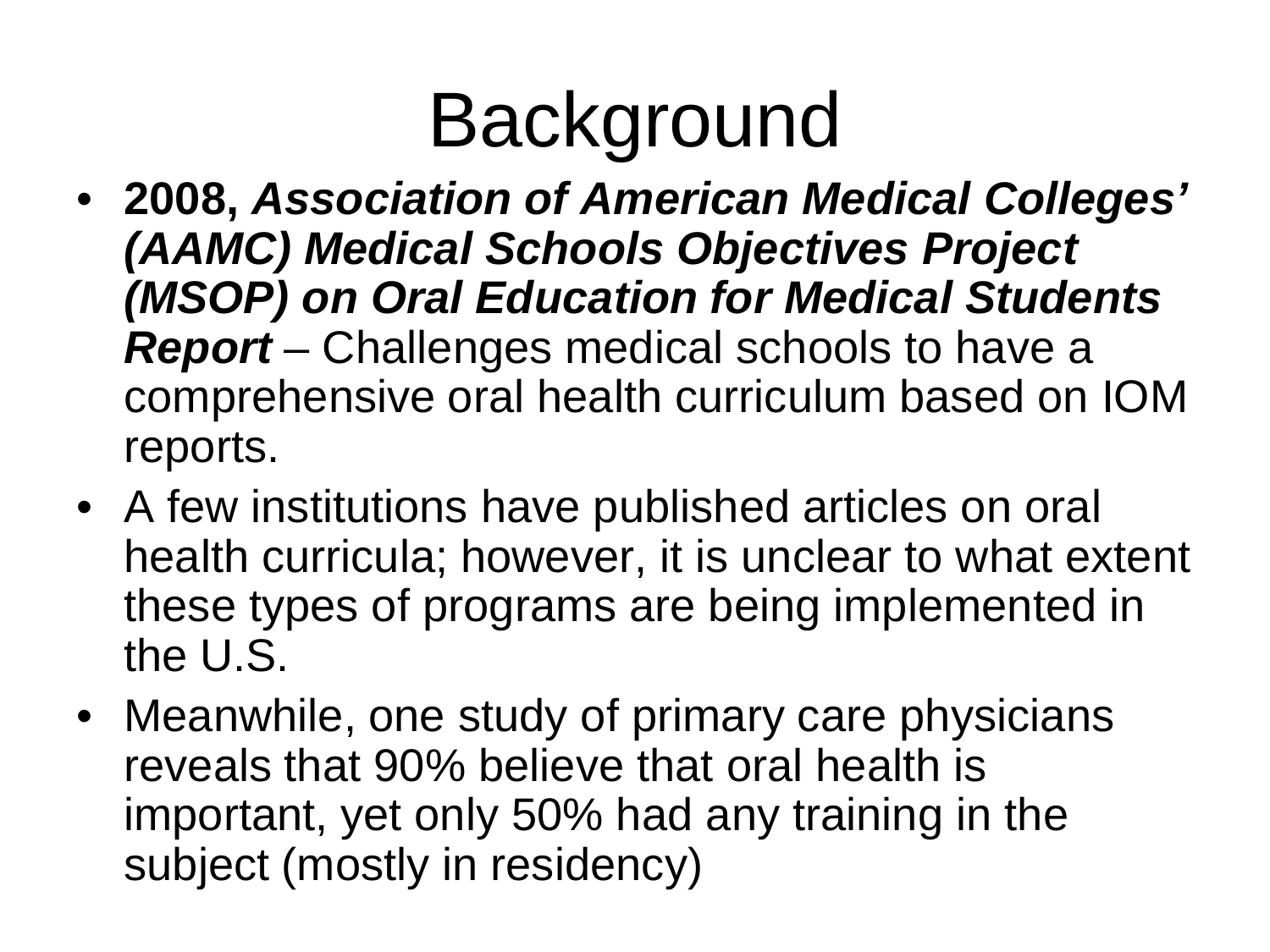## Methods

- A survey was developed in SurveyMonkey.
- The Deans of Education at 126 allopathic and 28 osteopathic schools were e-mailed initially about survey.
- One week later an e-mail containing a link to the survey was sent out.
- Reminder e-mails with the survey link were sent out for a total of 3 reminders.
- Each non-responding Dean was contacted a final time, by phone, and the survey was re-sent.
- The survey data was analyzed using SPSS.
- Frequency and percentile distributions of all variables were examined and associations with demographics (e.g., school size and location) were analyzed.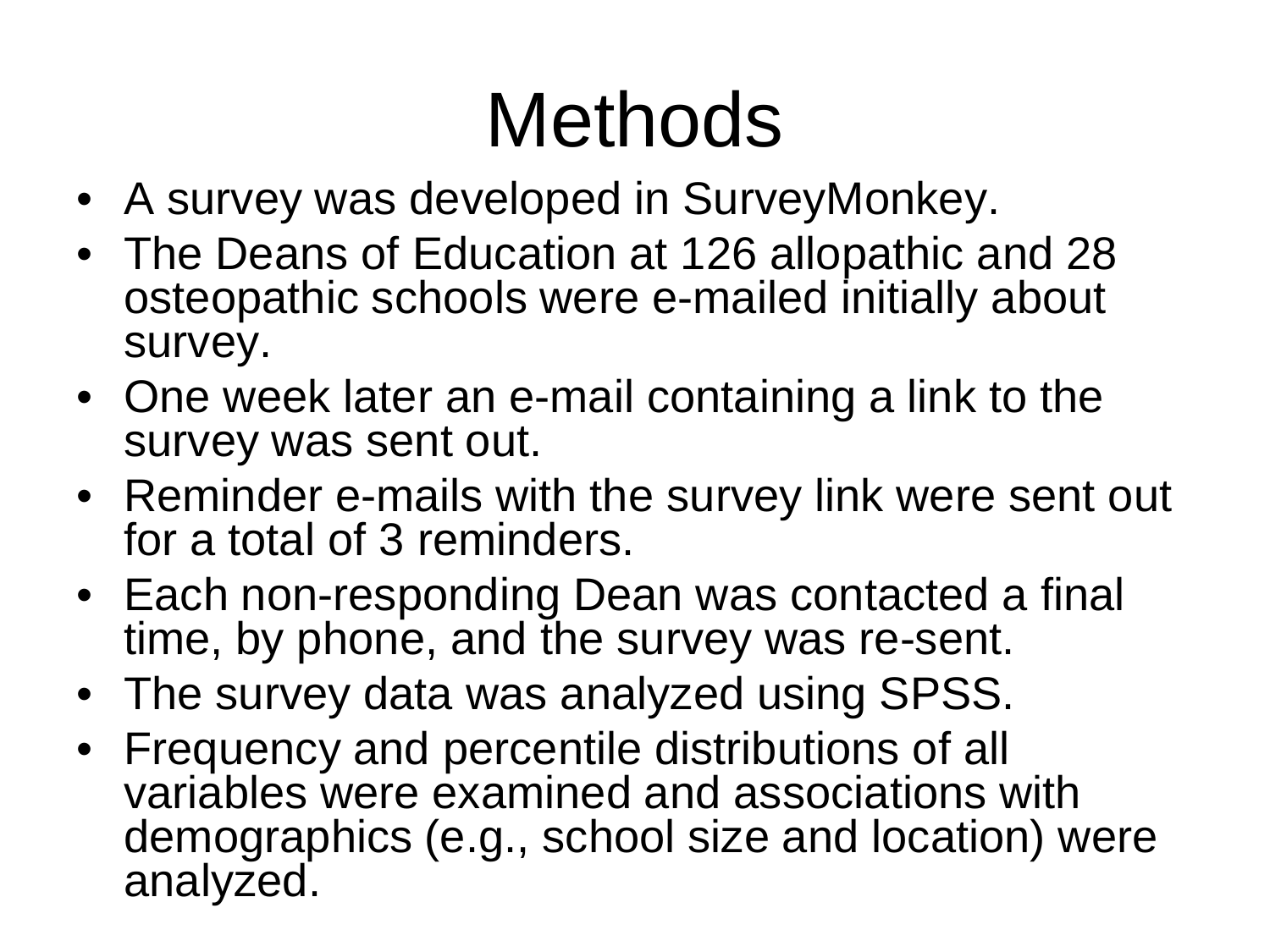### Results: Demographics

#### **Location of Schools**

**Matriculating Class Size**



• *A total of 88 schools responded (57.1% response rate).*

(72 of 126 Allopathic schools, 13 of 28 Osteopathic schools and 3 were unidentified.)

- *29.5%* of schools reported having a *Dental School*
- *37.5%* of schools reported having a *Dental Residency*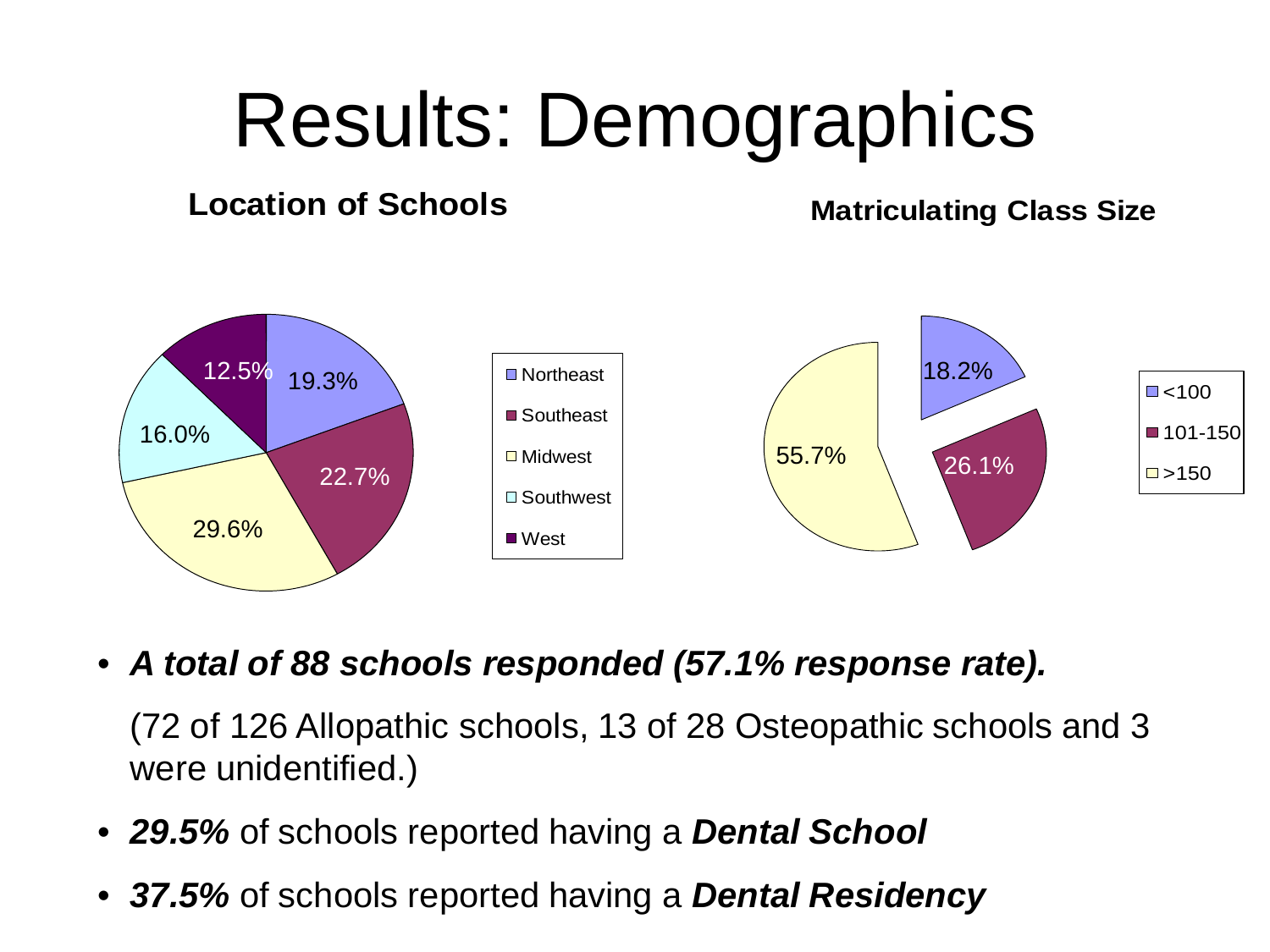### Results: Hours of Oral Health

#### **Hours of Oral Health Education Over 4 Years**



**Number of Hours of Curriculum**

- Number of hours of OH curriculum  $(< 5$  vs  $>= 5$ ) were not significantly related to having a dental school or dental residency  $(p=271)$  nor the location of the medical school  $(p=.728)$ .
- Schools with > 150 students were significantly more likely to offer 5+ hours of OH curriculum compared to small or mid-sized schools. $(p=022)$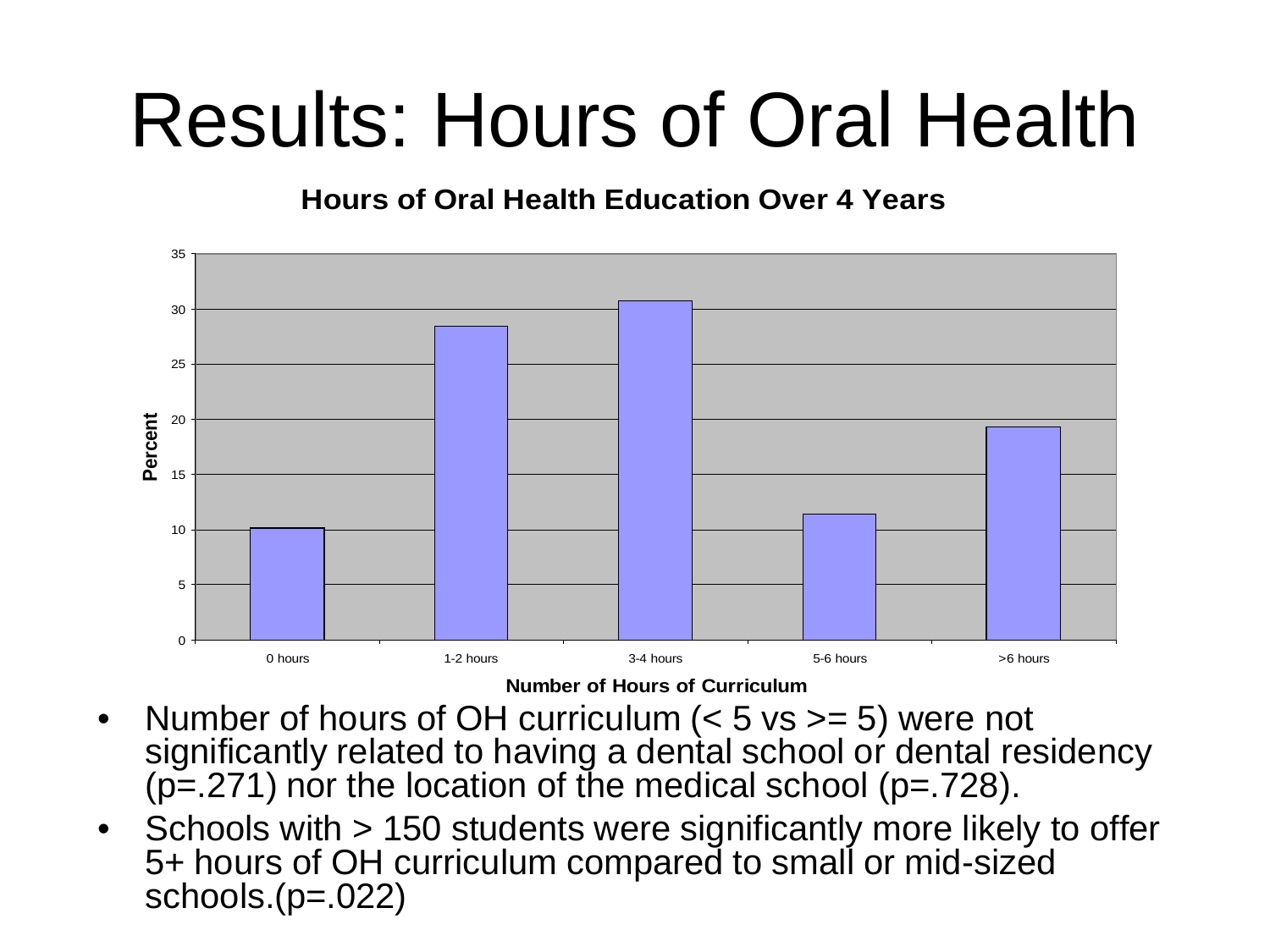## Results: Oral Health Evaluation

**Are students being evaluated on any OH domains?**

**Of those schools evaluating students on OH, which domains are being evaluated?**



- 37.5% of those who do evaluate students reported using an OSCE
- 43.5% of those who do evaluate students reported using clinical observation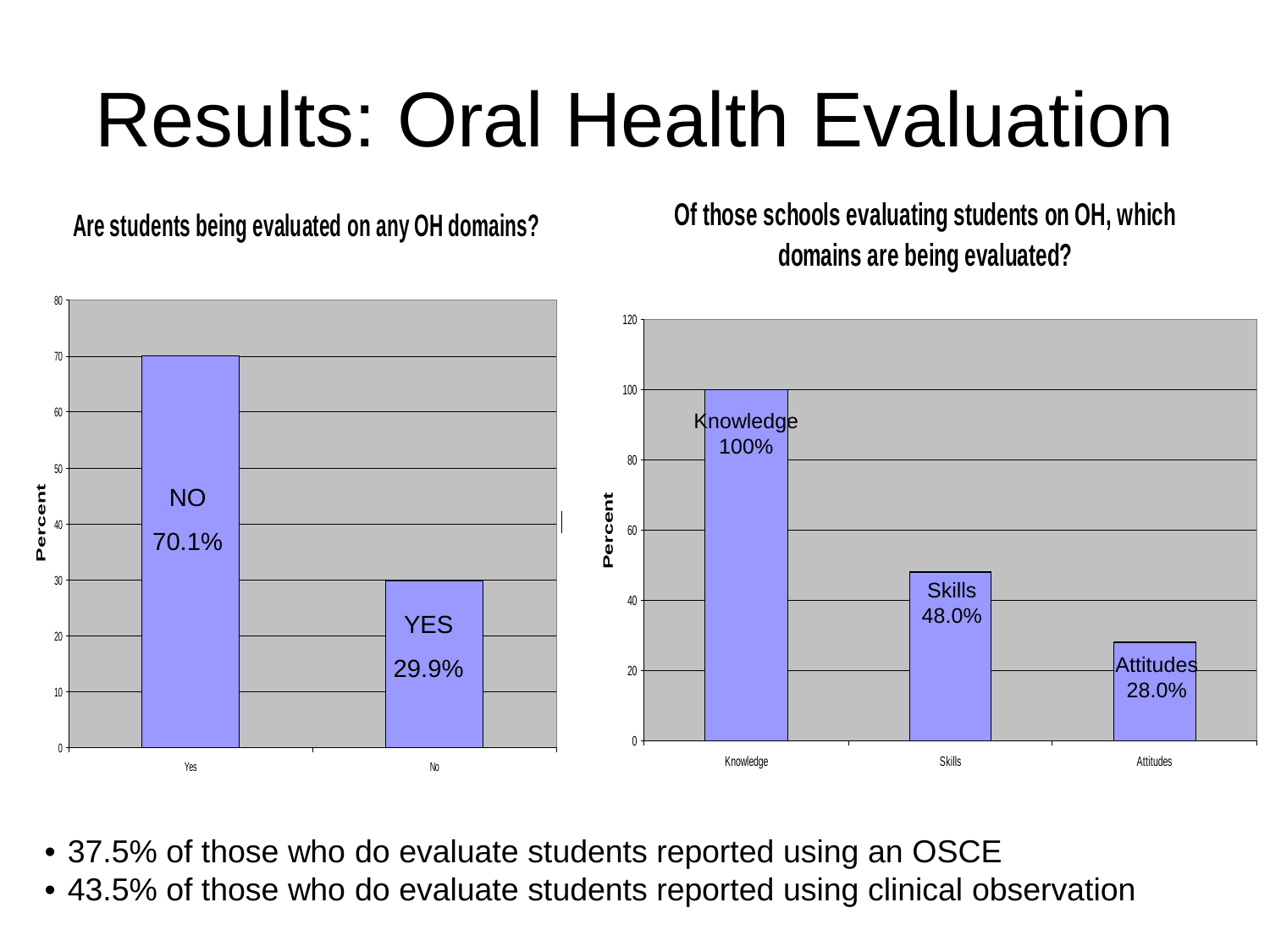#### Results: Awareness of USMLE and AAMC Oral Health Topics

**Are You Aware of Oral Health Topics on USMLE or the AAMC's Contemporary Report on Oral Health?**



• There was no statistically significant relationship between awareness of the AAMC's Contemporary Issues in Oral Health or USMLE oral health topics and number of oral health curriculum hours (p=.176 for AAMC; p=.099 for USMLE).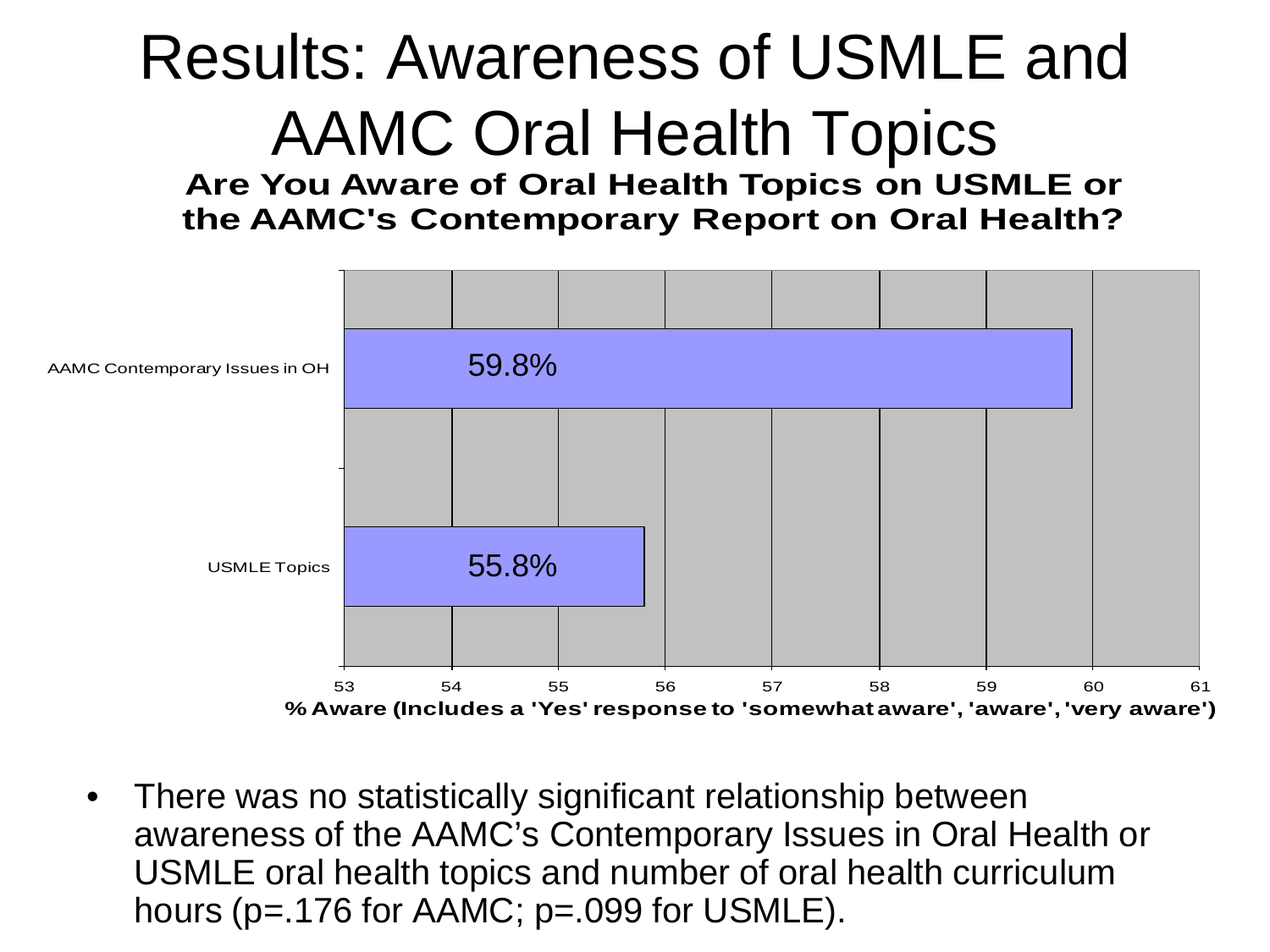#### Results: Awareness of Established OH Curriculum

#### **Awareness of Established Oral Health Curriculum**



- 17.5% of respondents who were aware of Smiles for Life are using it.
- 50.0% of respondents who were aware of AAP curriculum are using it.
- 43.8% of respondents would definitely or likely use an established curriculum such as Smiles for Life or AAP Child Oral Health Curriculum.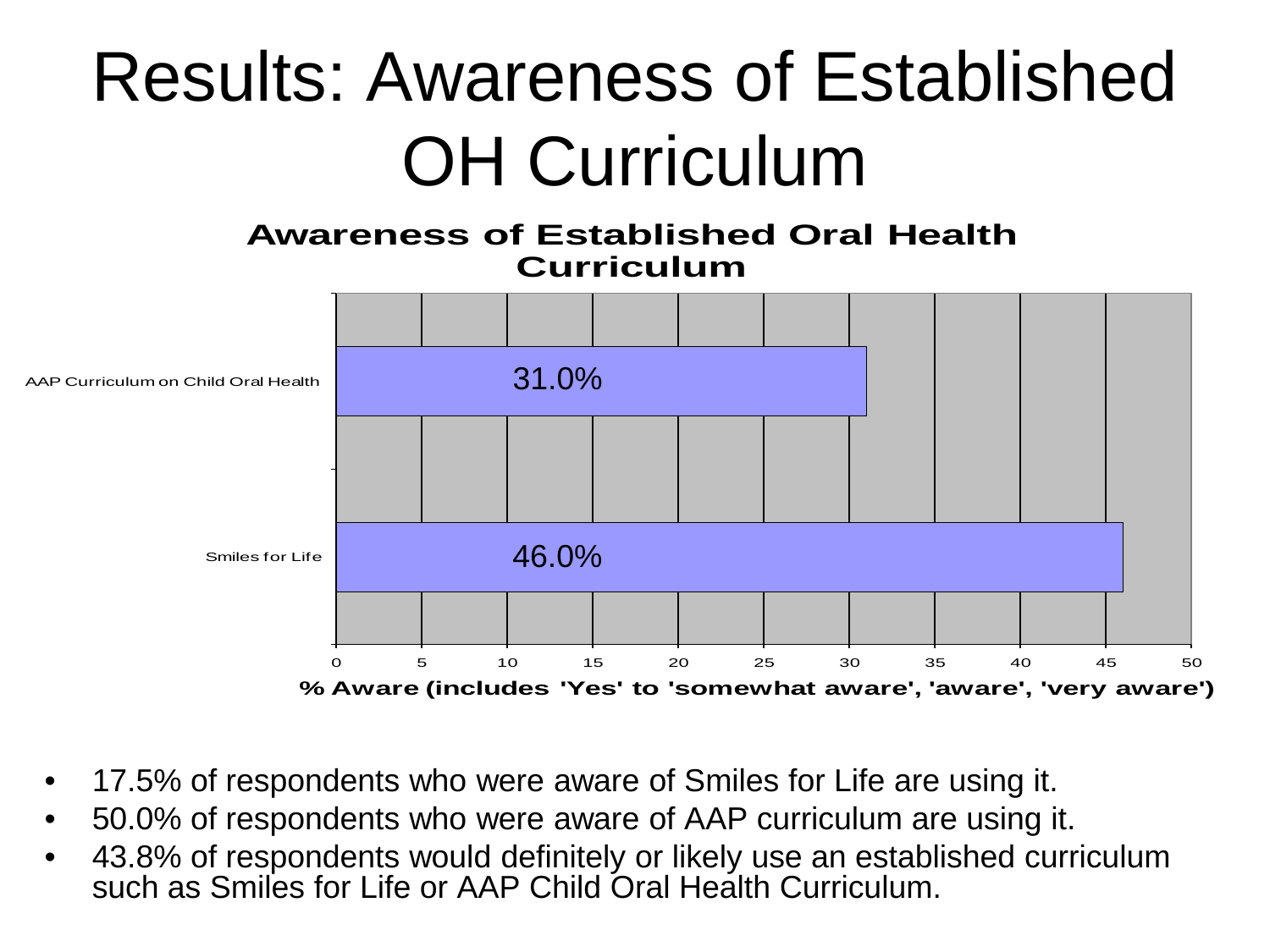#### Results

#### **Topics Covered in Oral Health Curriculum**

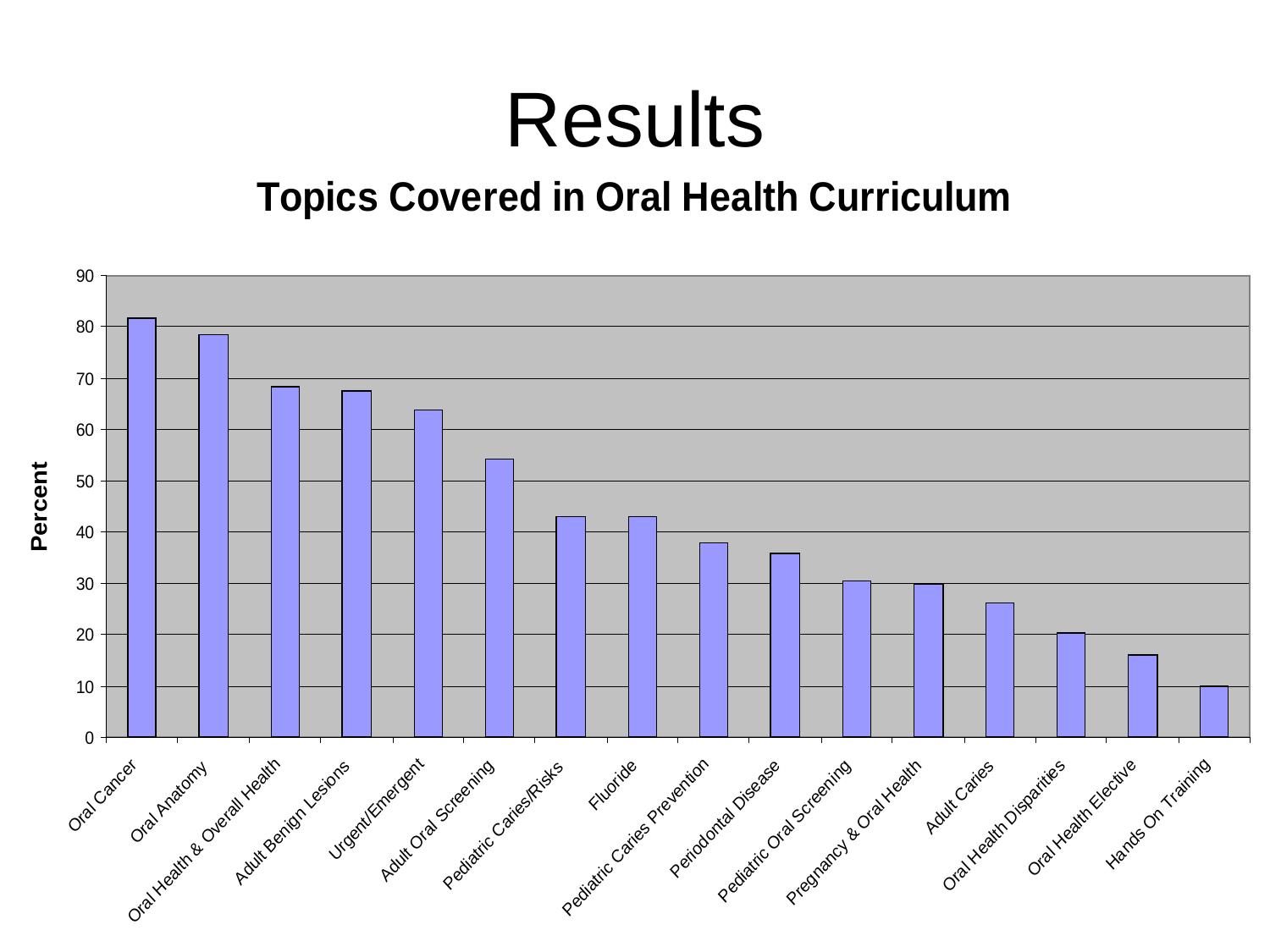### **Discussion**

- It appears that small to medium sized medical schools need the most targeting for development and implementation of an oral health curriculum.
- Need to investigate further why schools that are aware of the AAMC oral health guidelines are not implementing a more robust oral health curriculum.
- Developing questions for the AAMC's Graduate Questionnaire may help validate our study by gauging students' perspectives on their oral health curriculum.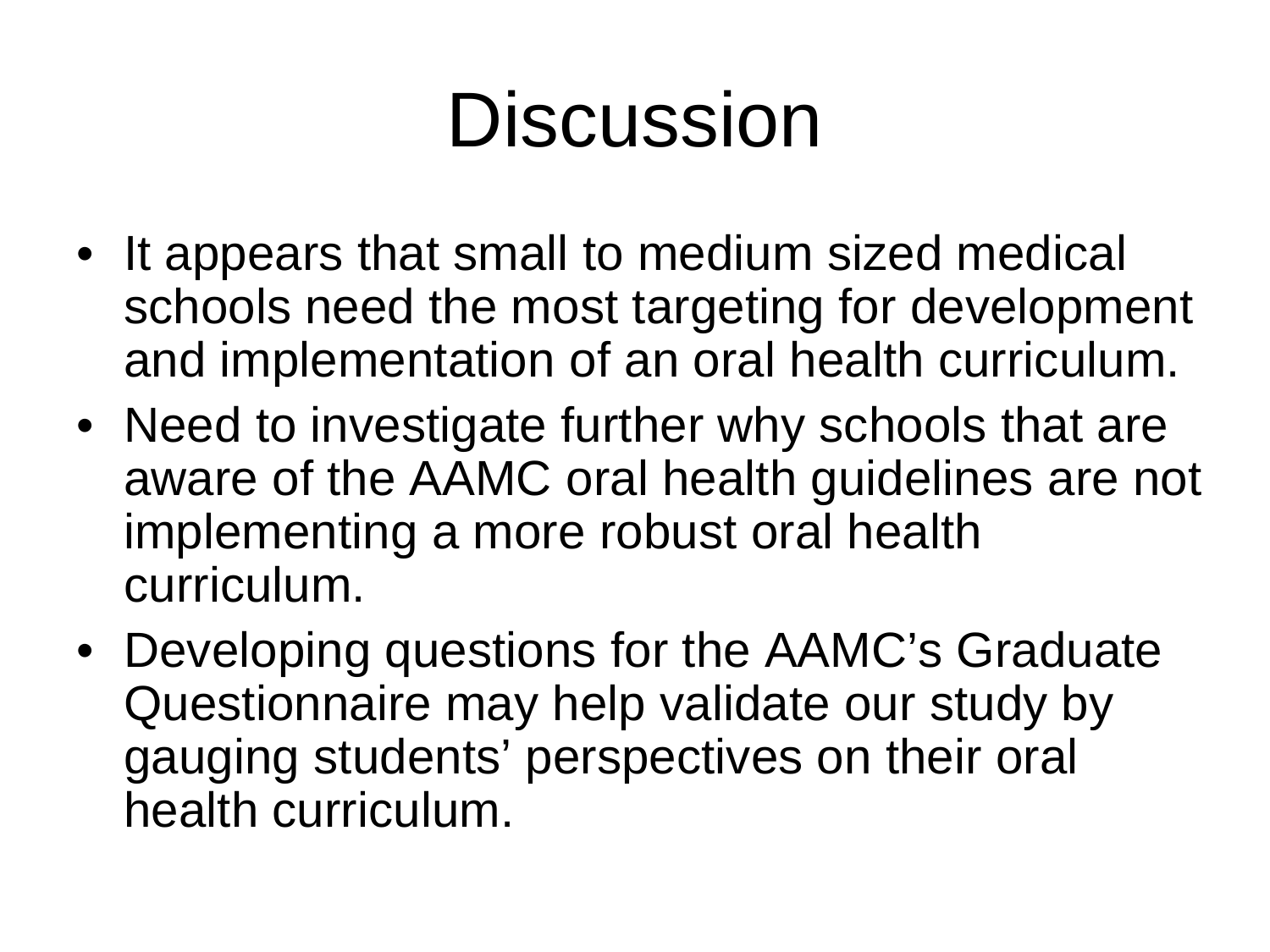### **Discussion**

- Next steps should include:
	- Contacting schools that are interested in creating or expanding their oral health curriculum
	- Creating a listserv of oral health educator champions at schools to share ideas and motivate each other
	- Promoting to all schools: the AAMC report, the fact that the USMLE board exam has oral health topics, and the Smiles for Life and AAP materials
	- Sharing the results of our survey with oral health educators in states where schools are not providing oral health education to encourage collaboration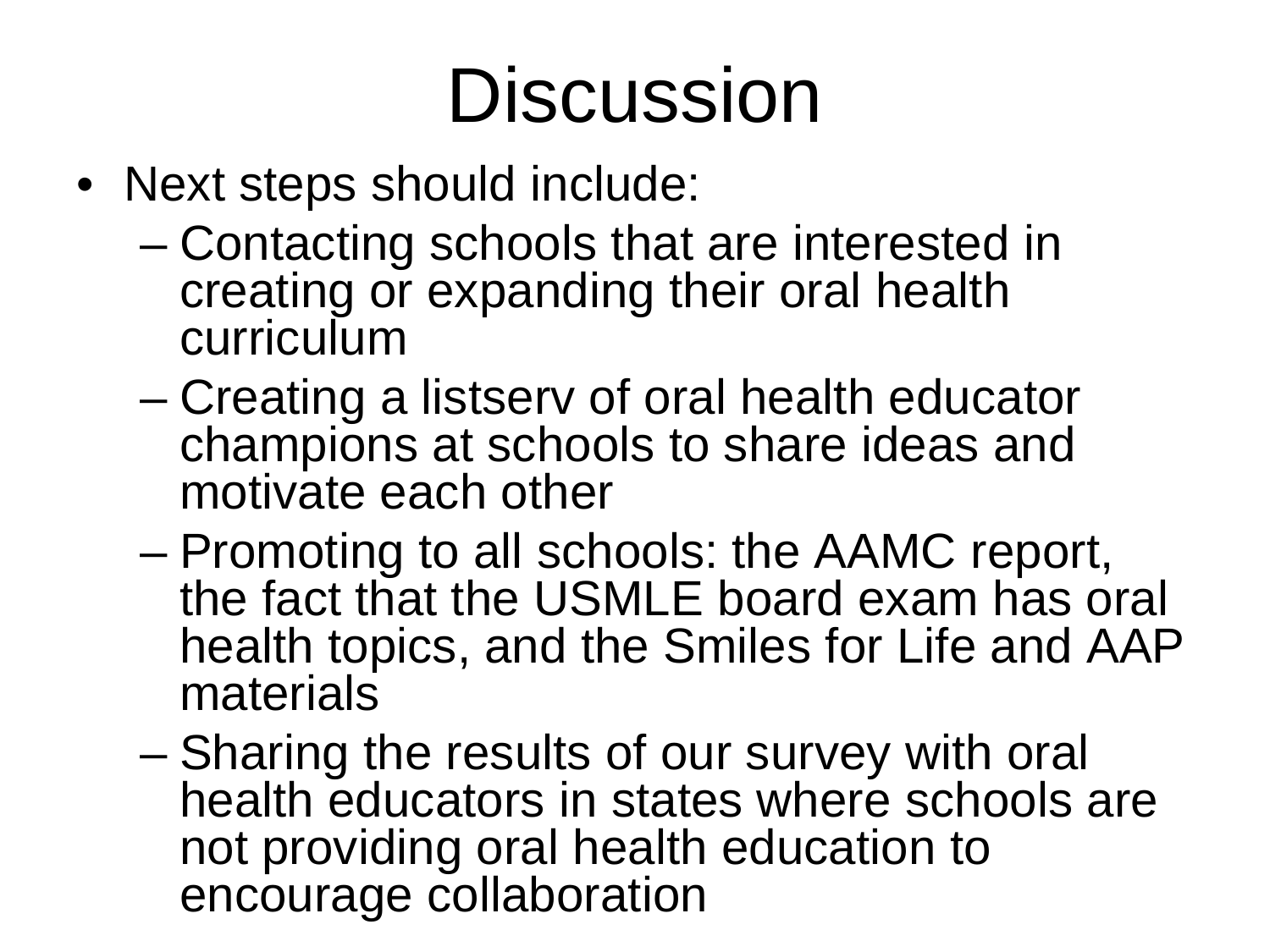### **Conclusions**

- Nearly three-quarters of schools have 4 hours or less of oral health curriculum; 10% have none.
- Location of the school and presence of a dental school or residency were not associated with the number of hours of OH curriculum.
- Matriculating class size was significant, showing that larger schools (>150 students) were more likely to have >=5 hours of curriculum.
- More than 50% of the schools were aware of USMLE oral health topics and the AAMC's oral health guidelines; however, being aware of these was not associated with having more hours of OH curriculum.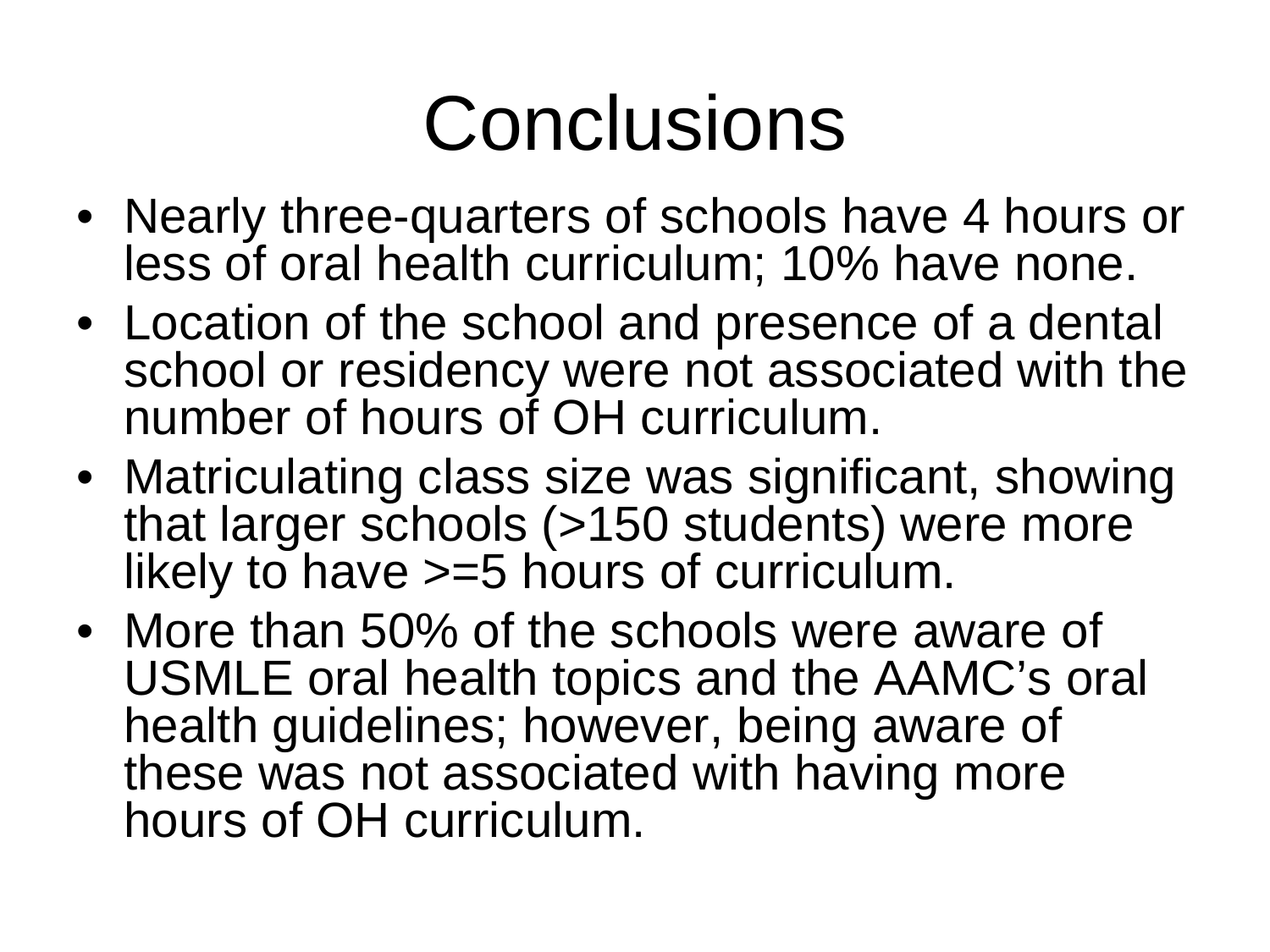### **Conclusions**

- Only 30% of schools are evaluating students on OH curriculum; within these schools, evaluation of skills and attitudes need improvement.
- One-third of schools were aware of established oral health curriculum such as Smiles for Life and 50% for the AAP's Oral Health Curriculum; however, only 7 schools are using Smiles for Life and 12 schools are using AAP materials.
- Schools reported being interested in using established curriculum rather than designing their own.